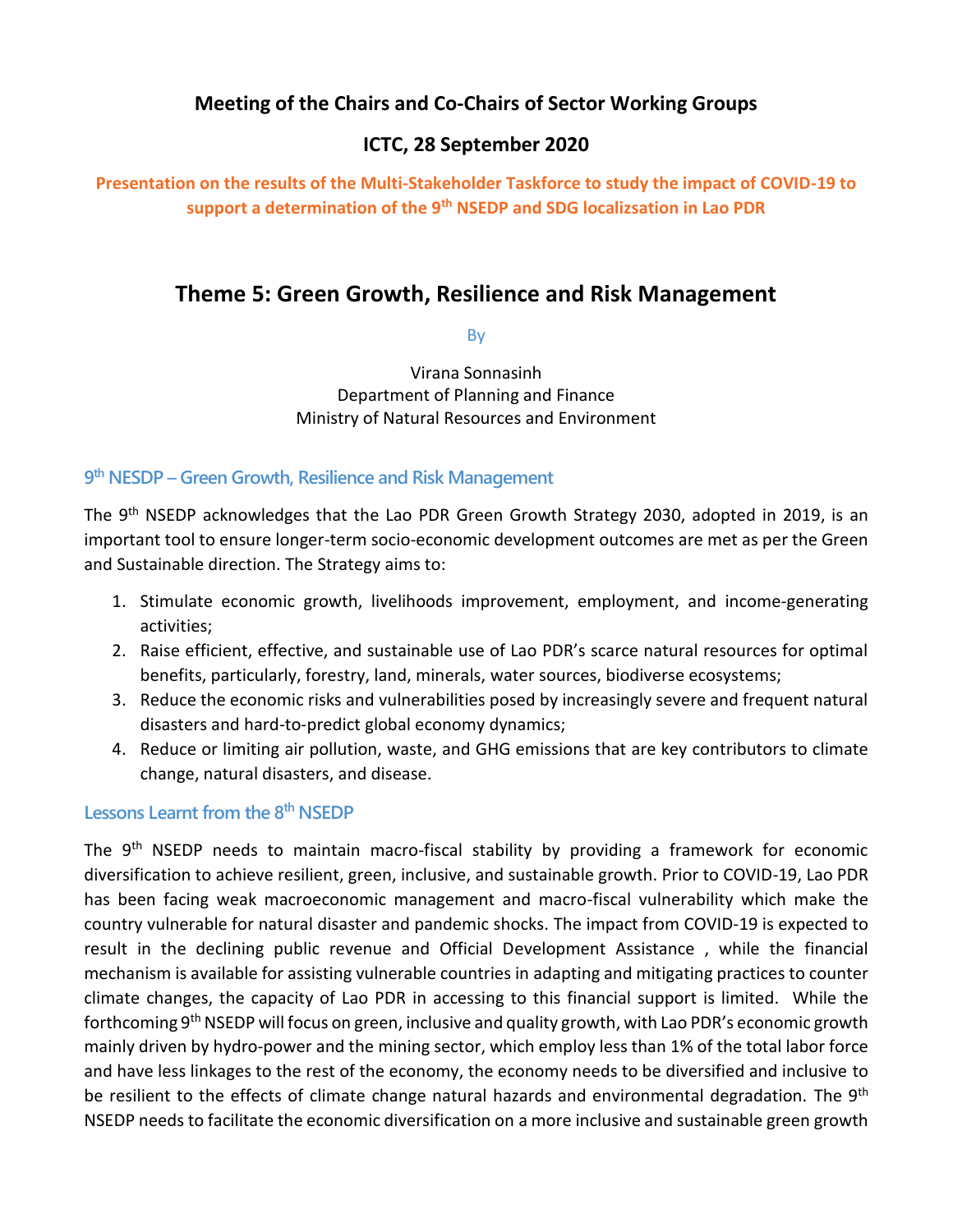trajectory by strengthening macroeconomic management, maintaining macro-fiscal stability, creating an enabling environment for private sector development and investment, sustainably managing water resources and land use.

## **Recommendations in Support of the 9th NSEDP and SDG Localization**

## **Green Growth**

Low Carbon Economy: While there are still many challenges ahead in the transition towards green growth especially under and post-pandemic, the commitment to green growth articulated in the 2030 Vision and 2025 Strategy and current development plan puts Lao PDR in a good position. COVID-19 provides a window of opportunity for Lao PDR to make transformational changes and paving the way for fulfilling national commitments towards SDGs, NDCs and Paris Agreement Objectives.

Investing and Accelerating Clean Energy Transition: The Promotion and development of renewable energy is one of the country's priority policies to stabilize energy supply and to support the sustainable socio-economic development of the country. COVID-19 has put forward an even stronger case for promoting and accelerating renewable energy access efforts. However , the proper legal and regulatory framework need to be developed to create enabling environment for such investment, especially, how the private sector can engage in this transition.

Green Budgeting: Supporting green budgeting can also be a valuable tool to increase the efficiency and effectiveness of budgetary processes and align them with environmental sustainability and climate change objectives. Not only would green budgeting allow Governments to identify misalignments of spending and objectives and help identify possible resources which could be re-directed to the COVID-19 relief measures, but also allow long-term integration of environmental and climate sustainability into budgetary processes and infrastructure planning. Incorporating environmental dimensions into fiscal frameworks, including the annual budget document, budget tagging, evaluation of tax and expenditure policies, can help governments to become more accountable for their environmental commitments and support them in transforming towards sustainable and resilient societies.

Promoting Green Bonds for Renewable Energy: Although Government investment may be an important catalyst to harness investment in renewable energy, due to the current fiscal challenges, the biggest share of new investment in renewable energy will likely need leveraging from the private sector. To mobilize private investment, the strategy must focus on risk mitigation instruments and structured finance tools to develop a strong pipeline of projects and to open project financing and refinancing opportunities.

Promoting Sustainable Waste Management: With the COVID-19 pandemic, the volume of waste has quickly risen with the increased demand globally for medical disposables and the rapid increase in delivery services. It is a key reminder that without stronger legislation and enforcement of environmental standards, the recent progress in reducing plastic waste can quickly be undone. Moreover , the coordinated effort among the sector concerned need to be achieved as the solid waste management responsibility is fragmented.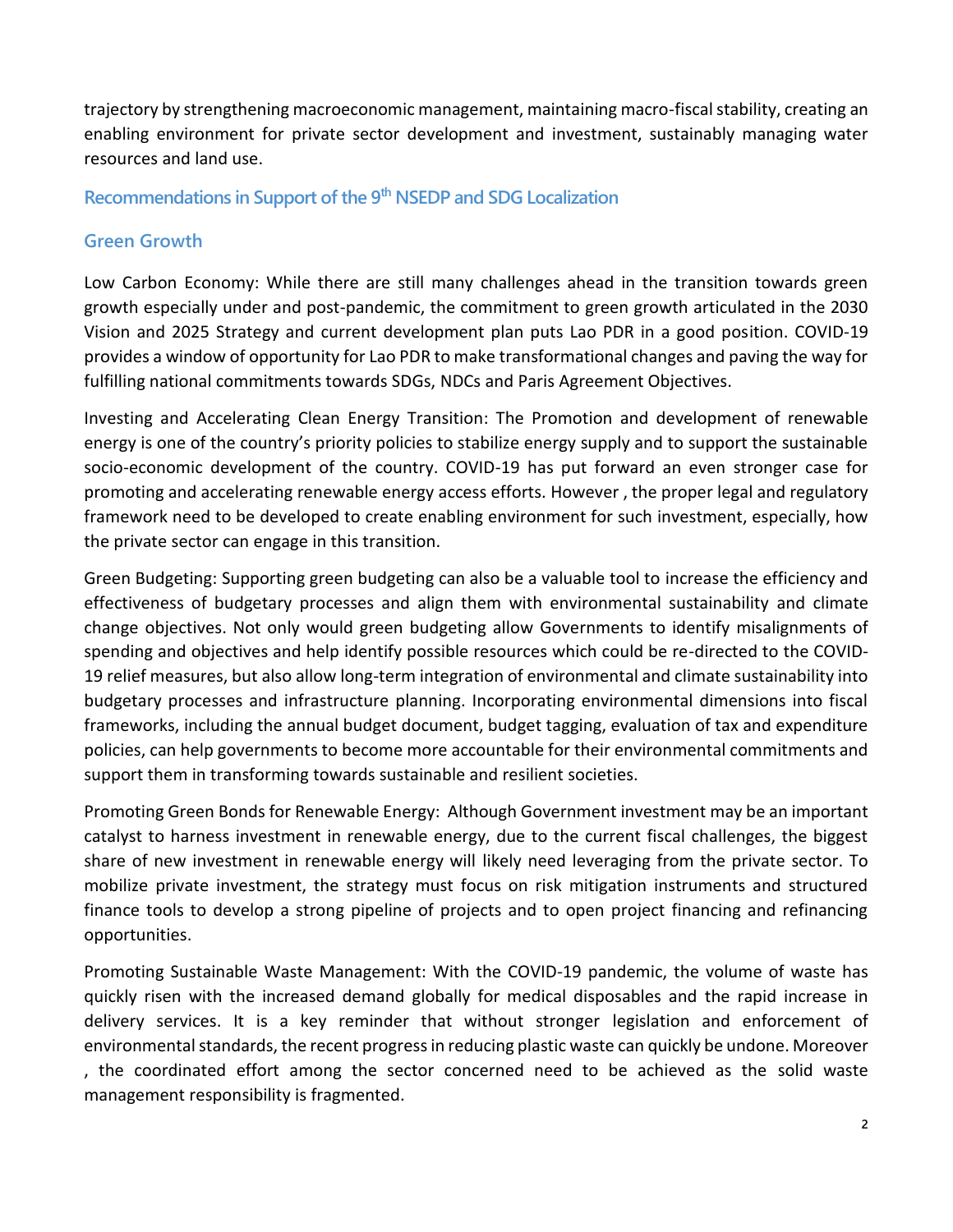Green Infrastructure and Transitioning Industry: Demand for verified legal and sustainable tropical forest products ('good wood') is increasing rapidly in markets around the world. Lao PDR can access these opportunities by transitioning the forestry sector into a central pillar of a new green economy. There is increasing demand (particularly from European Union [EU] and US markets) for proof of the legality and sustainability of imported wood products, with Asian markets also improving legal standards enforcing certifications in recent years. Lao PDR is well-positioned to capitalize on this growing demand if international standards can be met. A modern forestry sector has the potential to drive Lao PDR's new green economy if facilitated by an enabling environment characterized by good governance, sustainability, inclusivity, and profitability.

#### **Resilience Building**

Investing in Local Communities to Protect Ecosystems: the COVID-19 pandemic has led to a dramatic drop in tourism and reduced near-term demand from visitors for tourism experiences based on strong biodiversity conservation. To counteract this immediate shock and ensure that tourism infrastructure is opportunities are not lost, the Government could expand revenue flows that directly support local communities and protect key natural assets. In the longer-term, the Government should work with local and international organizations to encourage an ecology-based economy and sustainable natural resources management (e.g. IWRM) where local communities are central to protecting the landscape they inhabit for mutual benefits.

Building Community Resilience: Data shows that even prior to COVID-19, Lao PDR was facing an increasing number of disasters that are costing the country more, and with the impacts of climate change, increasing international instability, and population growth, this trend will continue. Recovery interventions designed to strengthen community resilience could include: Promoting disaster risk reduction and preparedness planning at the community level, Improving cross-sectorial coordination for policy dialogue on disaster risk reduction and urbanization issues, mainstreaming climate change, Empower villages to invest in and benefit from improved management of forest, protected area, water, and soil resources. Village forestry, and Establish rural low-carbon household programmes using biogas or solar lighting.

Strengthening Biodiversity and Wildlife Protection and Conservation: The interlinks between disease, health, and biodiversity have been highlighted by the COVID-19 pandemic. The deterioration of ecosystems and the biodiversity within them – from habitat loss and modification, agricultural development, climate change, pollution, and overexploitation of species – is increasing the risk of zoonotic disease pandemics. the priorities recommended to consider adjusting in the 9<sup>th</sup> NSEDP include: Prioritizing post-pandemic measures and interventions on biodiversity conservation and wildlife management, Shift investments towards nature-based and neutral climate strategies (e.g. Economic valuation planning tool), Engage in a multi-sectoral approach, and mainstream biodiversity considerations into other sectoral planning and investments; etc.

Investment in Resilient Infrastructure and Supply Chains: With the global economy facing its deepest economic contraction due to COVID-19, Investments in climate change proofing infrastructure have the